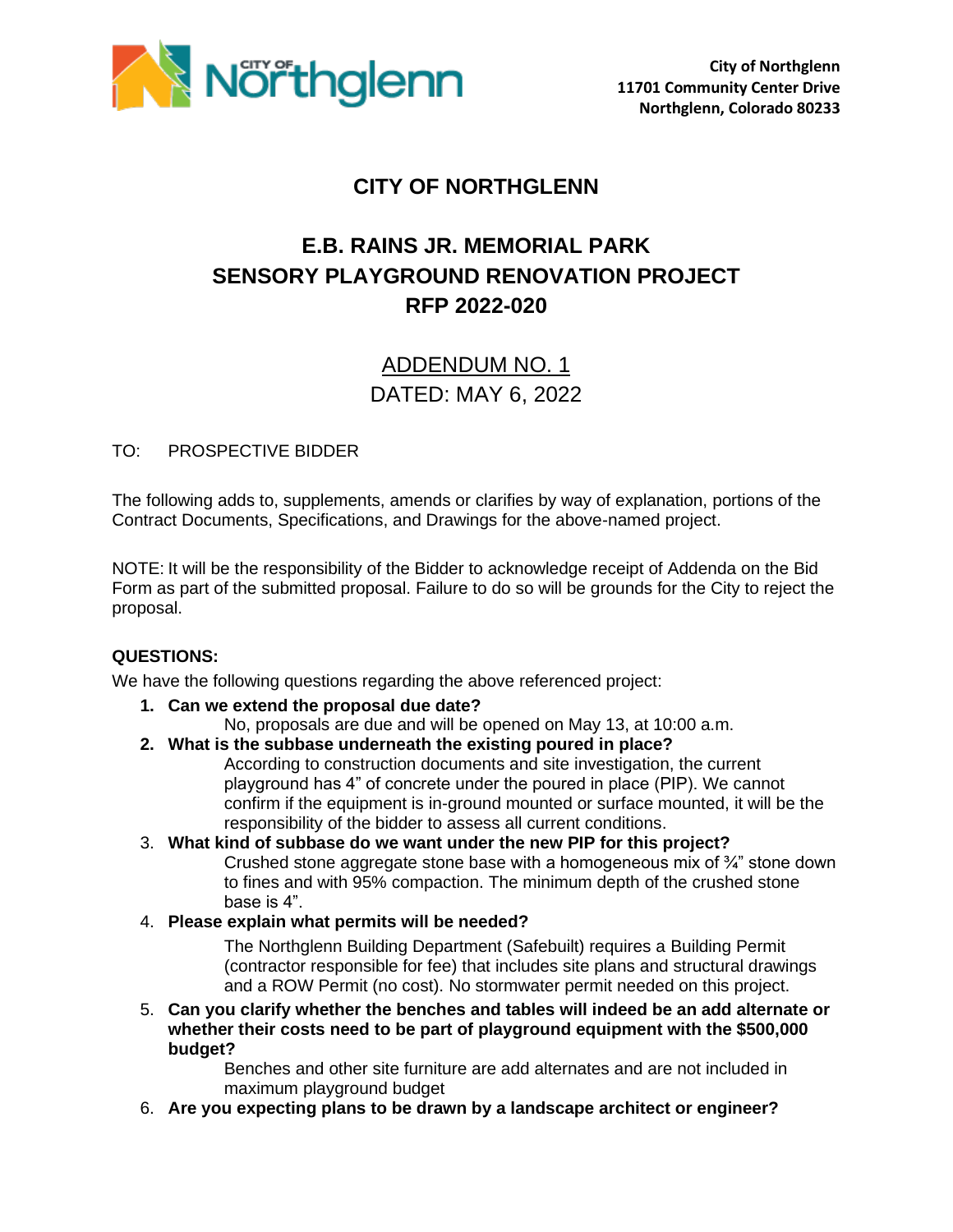

For the building department's Building Permit, we need site plans and structural drawings. Drawings do not need to be stamped for the playground or flatwork.

**7. Can you address the liquidated damages and how that will be handled in today's wild world?** 

> Once a contract is issued, the completion date will be mutually agreed upon and the date in which liquidated damages will be assessed will be identified in accordance with the expected completion date.

**8. Please provide a list of Little Tikes Commercial Playground Equipment identified for replacement, Area 2 & Area 6.** 



See Chart Below: